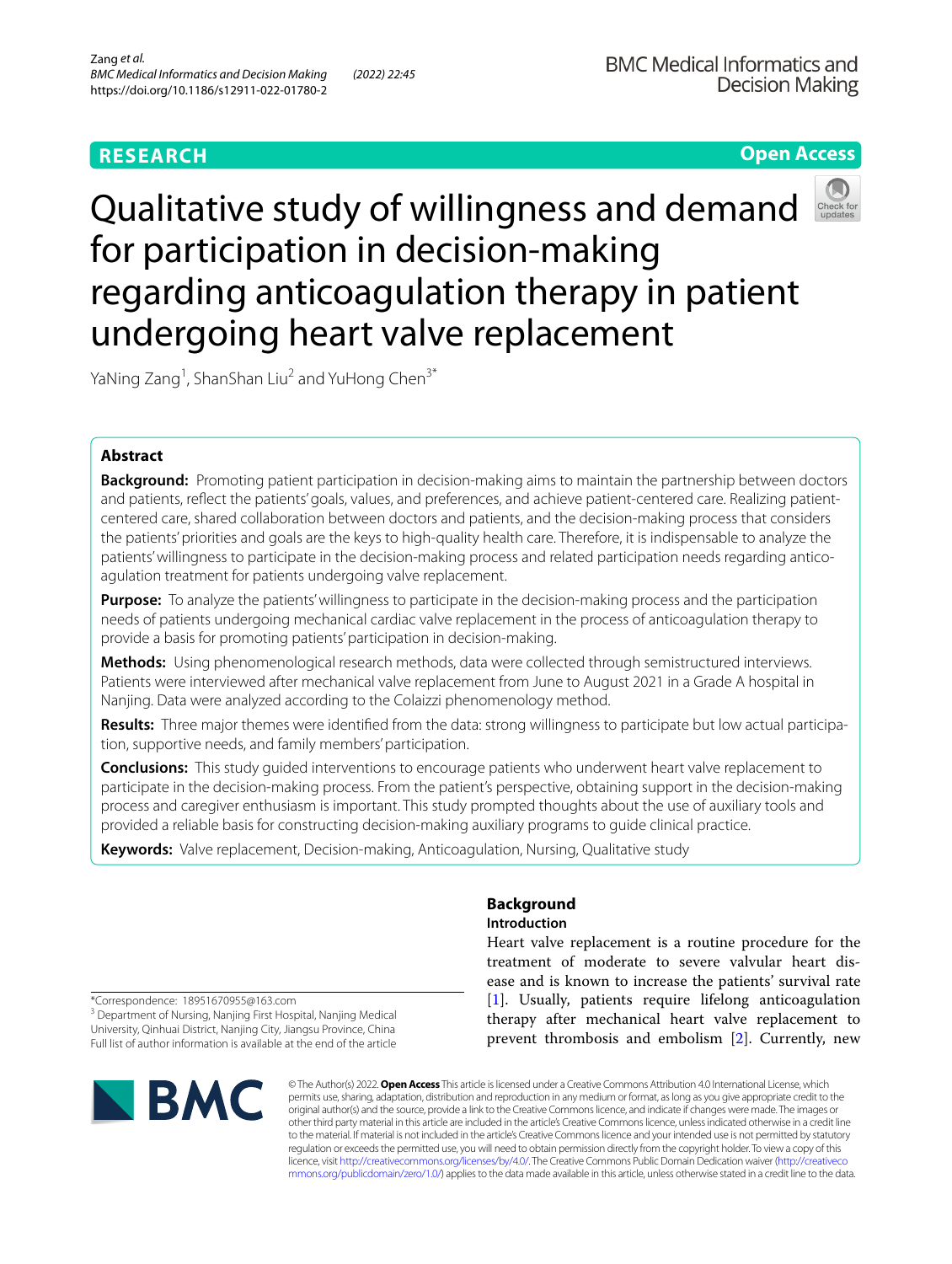anticoagulation drugs are gradually introduced in the clinic, but the efficacy of the best anticoagulation treatment is uncertain, and the choice of anticoagulation schemes is ambiguous. Choosing the optimal anticoagulation schedule requires comprehensive consideration of the patient's overall cognition, values, disease treatment, and factors such as preference and disease condition [\[3](#page-8-0), [4\]](#page-8-1). The type of anticoagulation therapy has an important impact on the efects of anticoagulants, and when Posed with the risk of bleeding and thrombosis, patients often experience conficts in decision-making [\[5](#page-8-2), [6](#page-8-3)]. Participating in the decision-making process means that patients partake in their disease awareness, provide disease information, understand their views on treatment, and actively participate in the treatment process  $[7]$ . The risk of complications after mechanical valve replacement, complications from medications, dietary requirements, and continuous follow-up all impose a major burden on patients. This also highlights the response to the patient's care needs for participation in decision-making and improves the degree of patient participation in decisionmaking to achieve the best patient outcomes. Therefore, it is necessary to encourage patients with mechanical valve replacement to participate in decision-making, and an in-depth understanding of patients' willingness and need to participate in the decision-making process is an important prerequisite. Qualitative research is increasingly applied to independent or mixed-method research. It is a research method that emphasizes patient-centered research. It facilitates obtaining an understanding of patients' experiences, values, and priorities, reveals their value preferences, and supports clinical practice. The key to high-quality health care is information sharing and collaboration between doctors and patients, combined with a decision-making process that completely considers the patients' priorities and goals  $[8, 9]$  $[8, 9]$  $[8, 9]$  $[8, 9]$  $[8, 9]$ . The purpose of this study was to elicit the opinions, value preferences, and priorities of patients with valve replacement, to obtain their needs for participating in treatment decision-making, to enable better joint decisions for their care, and to provide a basis for clinical nursing practice.

#### **Literature review**

As the medical model changes and the concept of "patient-centered" care increasingly become acceptable, the role of patients in the entire disease management process is receiving increasing attention, especially the power of patient participation and informed consent. Laws, regulations, and professional norms are becoming mandated [[10\]](#page-8-7). In 2014, the WHO called on patients to actively participate in clinical decision-making, to ensure the rights of patients to participate in their own treatment plans, to promote humanistic care, and to maximize the benefts of treatment [[11](#page-8-8)]. Decisionmaking participation means that patients are actively engaged in their own treatment decisions. It is a process through which clinicians and patients discuss various options, benefts, and adverse efects while considering the patient's value, goals, preferences, etc. to make joint health decisions  $[12]$  $[12]$ . There is increasing evidence that patient participation in treatment decision-making has a positive efect on their outcomes. Studies have found that the participation of patients with atrial fbrillation in decision-making on anticoagulation therapy can help them to understand relevant information, form rational preferences, relieve their anxiety, and improve clinical outcomes [\[13](#page-8-10)]. Studies have shown that there is a signifcant increase in the understanding of the benefts and harms of anticoagulant therapy in elderly patients who engage in the decision-making process, which can completely improve patients' compliance with treatment [[14\]](#page-8-11). Although patient participation in decisionmaking has been proven to have positive signifcance in improving prognosis, it is challenging. According to a survey of the decision-making experience in the prevention of cardiovascular diseases in the elderly [[15](#page-8-12)], most patients have only a few people who support and completely understand the purpose, potential benefts, and risks of patient participation in decision-making. Participants have major diferences in cardiovascular disease-related goals and preferences, which infuences patient participation in decision-making. The Ottawa decision support framework (ODSF) is a practical and neutral theoretical framework based on multidisciplinary theory to promote patient participation in decision-making  $[16]$  $[16]$  $[16]$ . The primary premise of ODSF is to assess the patient's decision-making needs, that is, whether there are decision-making conficts, insuffcient decision-making knowledge, unclear values, social support, etc., to implement interventions based on needs to achieve a positive outcome. This theory is mainly applied in cancer care, cardiovascular disease, mental illness, and other felds [\[17\]](#page-8-14). At present, there is limited research on the participation of patients with mechanical valve replacement in decision-making, and the supportive needs of this patient group during the entire treatment with anticoagulants are poorly understood. Therefore, this qualitative study, based on ODSF theory, assessed the relevant information requirements and support situation of patients' participation in decision-making through interviews. Moreover, it also comprehensively considered patients' values and preferences in guiding and improving the patients' ability to rationally participate in decision-making.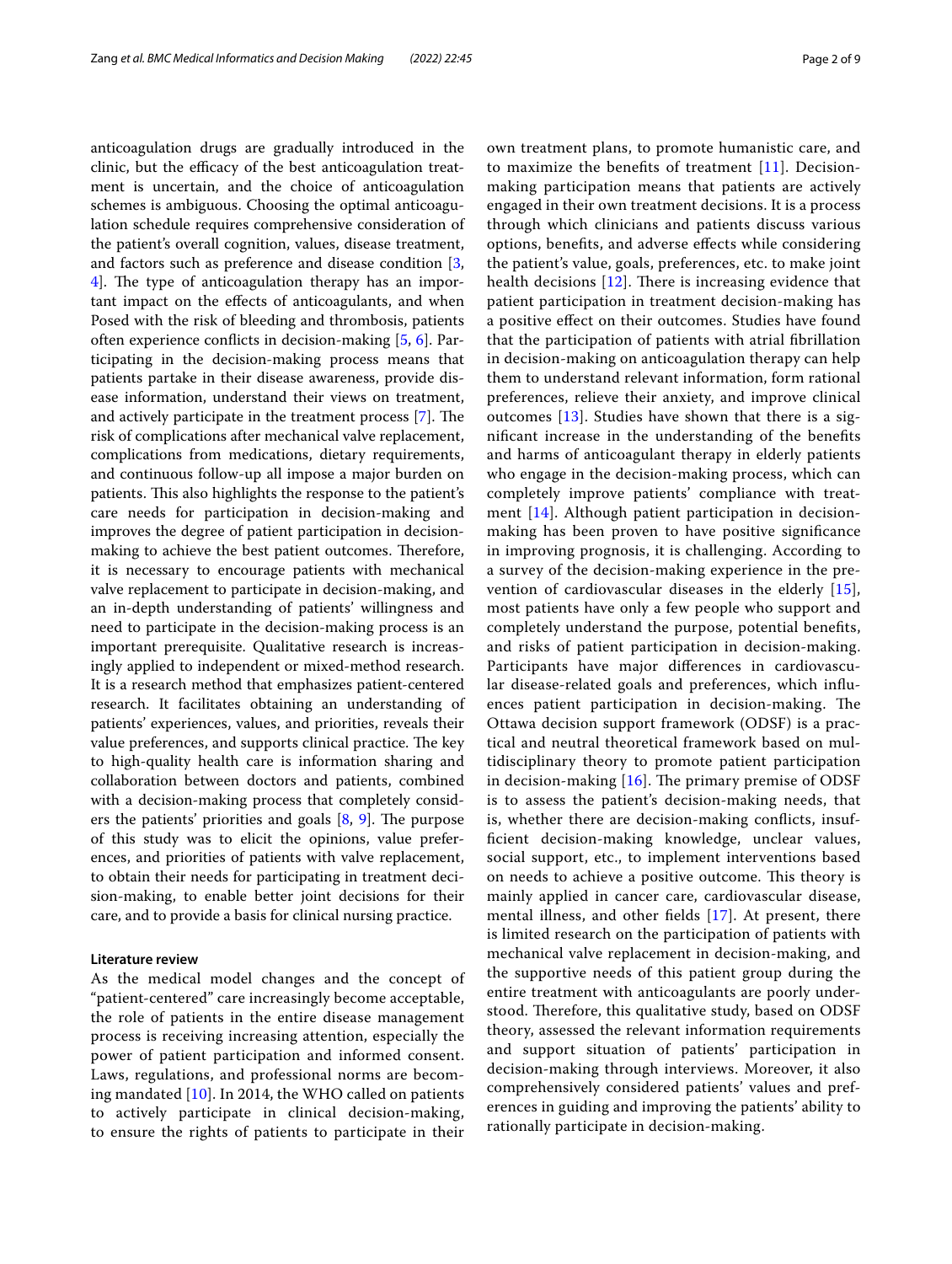## **Methods**

#### **Qualitative approach and research paradigm**

This article was written as follows to the SRQR guidelines [[18\]](#page-8-15), and this research is based on the descriptive phenomenological method. The term "phenomenology" was introduced by the German philosopher Husserl. Descriptive phenomenology, also known as transcendental phenomenology, is a qualitative research method developed by Husserl. There are three research processes in this method: intuition, phenomenon analysis, and description [[19\]](#page-8-16). It refers to the analysis and study of the internal and external components of the individuals' situation, the refnement of the elements, and the exploration of each. It explores the relationship between the elements and the environment to obtain an in-depth understanding of life experiences [[20](#page-8-17)]. This method can enable researchers to deeply understand the relevant participation needs of the research subjects.

### **Informants and setting**

This research used a purposeful sampling method because it was anticipated that additional relevant information could be obtained. Patients with mechanical valve replacement in a third-class hospital in Nanjing from June to August 2021 were selected as the research subjects. Inclusion criteria were patients with mechanical valve replacement who needed anticoagulation therapy after surgery, aged 18 years or older, had a certain understanding and expression ability, provided informed consent, and could cooperate with the study. The exclusion criteria were severe heart, liver, or kidney disease; a history of mental illness; communication difculties and inability to cooperate to complete the study; and persons with contraindications to anticoagulants complicated by a peptic ulcer, bleeding tendency, anemia, or a history of previous bleeding. In this qualitative study, there was no fxed sample size or criteria. The main basis was data saturation, implying collecting data until no new information was deemed available.

## **Data collection**

Data were collected through semistructured interviews, and the interview outline was prepared before the interview as follows:

- 1. What is your understanding of the anticoagulant treatment plan after valve replacement?
- 2. What do you understand about decision-making participation? Have you participated in your treatment decisions before?
- 3. What do you think are the benefts of patient participation in decision-making? Are you willing to participate in treatment decisions?
- 4. In the process of participating in decision-making for anticoagulant therapy, do you have any decisionmaking difficulties or contradictions?
- 5. In your opinion, what type of support do you need from medical staff to support the decision-making process for anticoagulant treatment, whether it is intellectual, psychological, or other aspects?

In addition, the researchers also used guiding methods, such as "Can you tell me more about this? Do you have anything else to add?" To obtain additional valuable information, an interview outline was used during the interview. The interviews were based mainly on but were not completely limited to the structure of the outline.

Before the interview, the purpose, content, methods, and presentation of the results were explained to the patient. All participant interviews were audio-recorded. After obtaining the patient's consent, the recording was made, and the patient was reassured that the data would be used only for this study, their privacy would be protected, and their names would be replaced with codes. The interview was conducted in a quiet and independent ward, and data collection and analysis were conducted simultaneously until the data were saturated and no new themes appeared. The duration of the interview was 20 to 45 min. The interviewer encouraged the interviewees to completely express their thoughts and needs by listening carefully and using interview techniques such as questioning, listening, and responding promptly. Body language can convey several types of messages simultaneously; messages may be conveyed through facial expressions, gaze, gesture, body posture, foot and leg movements, etc. During the interview, the patient's facial expressions and body language were simultaneously recorded. The recordings were converted into textual materials within 24 h after the end of the interview. If there were any doubts or unclear details, the research subjects were contacted for reconfrmation.

#### **Data analysis**

The interview results of this study were analyzed by Microsoft Word and Excel. Data analysis was based on Colaizzi's 7-step analysis method of phenomenological data [\[21](#page-8-18)]. First, within 48 h after the interview, two researchers sorted the interview materials. The researcher listened to the recordings repeatedly and transcribed them into text version, sentence by sentence. The ambiguous parts in the recordings were highlighted and verifed by the interviewees within 24 h. At the same time, the researcher identifed facial expressions, body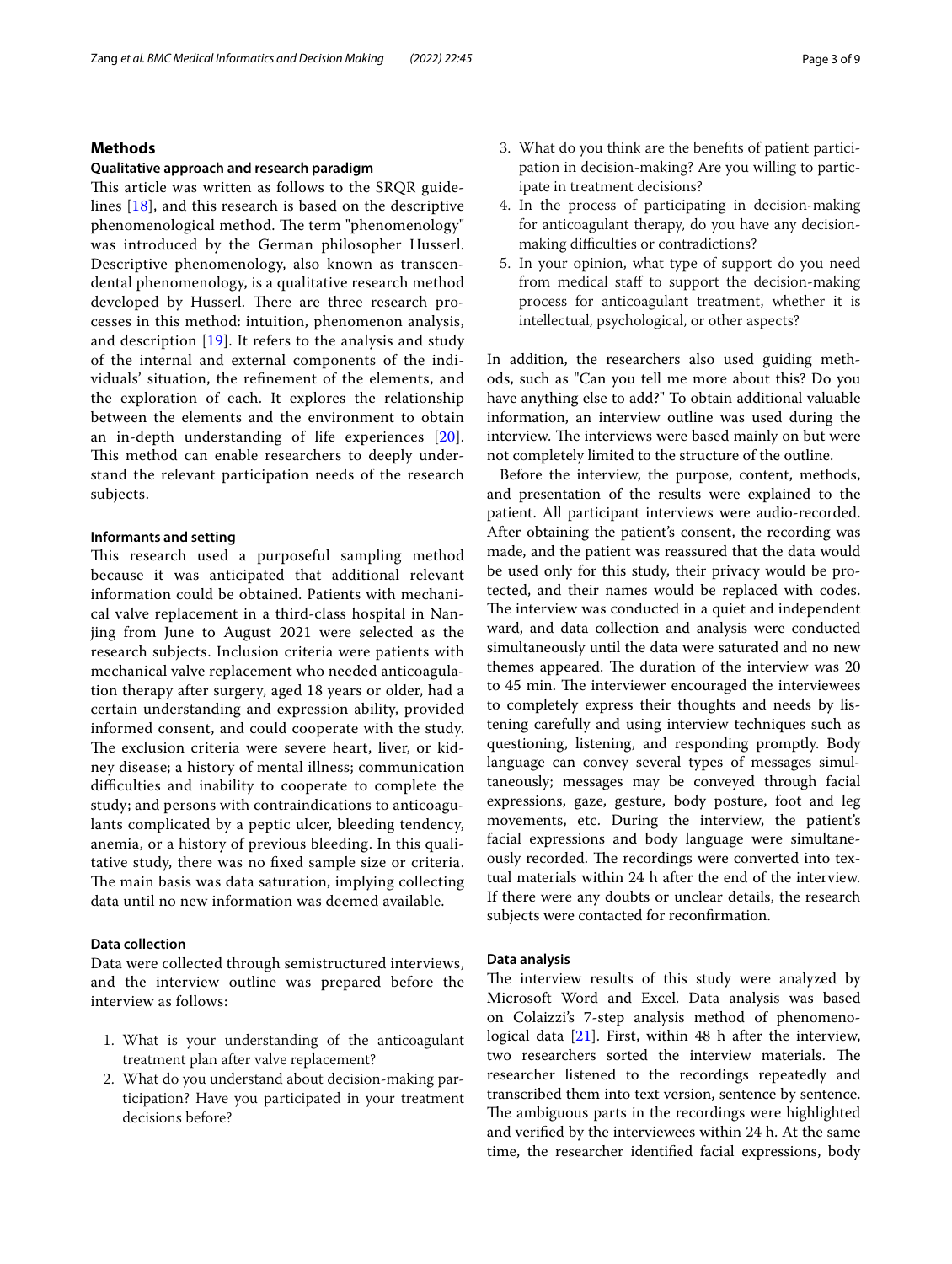movements, and postures as supplementary material. Second, two researchers extracted statements that were meaningful and consistent with the research phenomena and recorded them in a word document. Then, the researchers summarized and extracted the meanings from the meaningful statements. These meaningful statements were classifed and sublimated to develop thematic concepts such as participation, supportive needs, and family participation. Third, the researchers found common features or concepts of meaning, forming themes, clusters of themes and categories, and linked themes to research phenomena and provided a complete narrative. Finally, one of the researchers integrated the results and described the research phenomena in detail to state the essential structure of the phenomenon. The results of the data analysis were integrated into the detailed content of the patients' participation in the decision-making process. In the translation phase, we translated the results into English after the analysis phase, and all the results were reviewed by native English speakers. We acknowledged our preconceived ideas on the study topic and adopted an open attitude of learning from the informants' personal experiences.

#### **Ethical considerations**

Ethics approval was obtained through the Ethics Committee of Nanjing First Hospital. The hospital affiliated with Nanjing Medical University undertakes its ethical review. Participants provided written informed consent before the interview. During the interview, the respondent's condition could change, and the survey did not pose a threat to their safety and health. The subjects did not bear any fnancial burden during the research process. Participants were assured that the research results would be published in diferent ways, but no relevant information would be displayed, and the privacy of the participants would be respected and protected.

#### **Results**

The study was conducted from June to August 2021 and recruited 12 patients and their primary caregivers. They were between 20 and 66 years of age and included 8 males and 4 females. All patients underwent mechanical heart valve replacement surgery, and there was no signifcant diference in the general information of the patients. Three themes were identified from the data: participation in decision-making, supportive needs for participation in treatment, and participation of family members.

## **Participation in decision‑making**

### *Strong willingness to participate in decision‑making*

Most patients expressed willingness to actively participate in their own anticoagulant treatment decisions when asked. Interviewee 2: "It is beneficial to participate, and we are willing. I hope to have a clear understanding of the pros and cons of the treatment, the precautions after the operation, and how it is good or bad for my health. You know." The study also found that patients tended to participate in a collaborative relationship with doctors. Interviewee 1: "Of course, I am willing to participate. I am an old patient and have stayed in several hospitals before. I truly want to communicate my thoughts with the doctor. More communication with the doctor will be better to "Know your condition", but some interviewees expressed that they were unwilling to participate. This may be related to a lack of knowledge to completely adhere to the doctor's advice. For example, interviewee 3: "We don't understand anything. I'll do whatever the doctor asks me to do. It's up to your arrangements."

### *Actual participation was low*

Although most patients expressed their desire to actively participate in treatment decision-making after their valve replacement, they and their families did not know how to participate and mainly followed the doctor's arrangements. Interviewee 2 said: "In this regard, you doctors and nurses must be professionals. You have seen so many patients and have taken care of them for so long. You have your procedures, and we will just follow your arrangements." The influence of attitude. Interviewee 4: "How do I participate? Doctors and nurses are usually very busy, time is limited, and no one comes to teach me how to do it." In addition, the study also found that most patients had misunderstandings about decision-making participation. Interviewee 6: "We don't know what participation means. The doctor talked about the pros and cons of the treatment and precautions before and after the operation. This must have been told to me, and I have been involved. Got it."

## **Participation in the supportive needs of treatment decision‑making**

## *Information needs*

Treatment information is the basis of treatment decisionmaking. Patients have a wide demand and excess literature for information on anticoagulant therapy. During the interview, patients focused on the side efects of drugs, the precautions, related matters for review, and the pros and cons of anticoagulant treatment and were eager to receive support and help from medical staf. Interviewee 8: "I need to know what is best for me and what is bad for me during such a major operation. I need to concentrate on is how I should focus on diet and exercise after the operation. What side efects do anticoagulants have on me, and which type of medicine is best for my condition, I am not sure which to choose." Patients had limited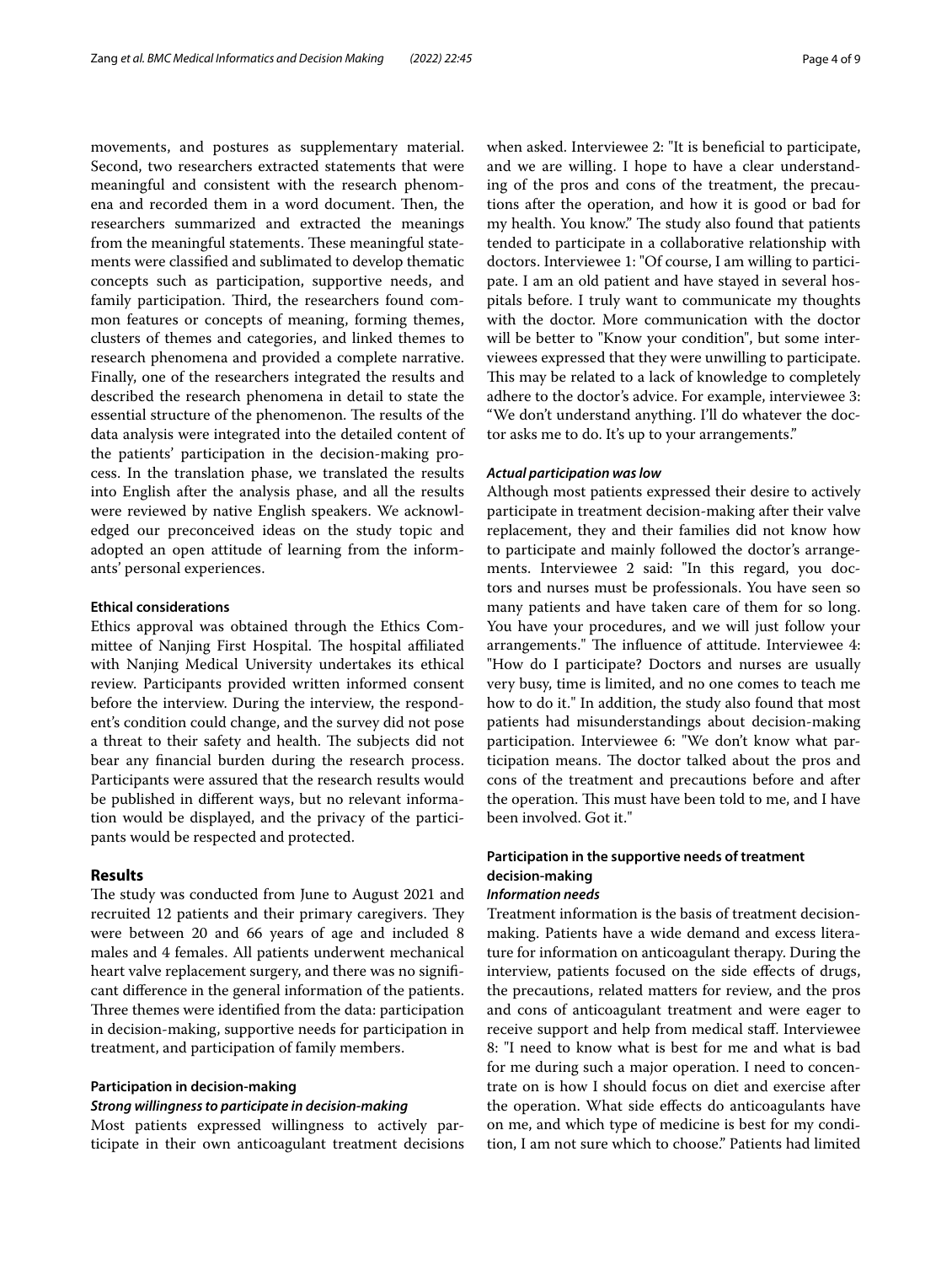access to information, mainly through online searches or advice from friends. Interviewee 3: "We have a relative who just had an operation here and was discharged from the hospital. I asked him about how to review after discharge, how to draw blood, and how to look at this test. It is more convenient to search on the internet, and I know too little. I still hope that your medical staff can tell us more." Diferent patients focus on information due to their disease conditions. For example, respondent 7: "I am a patient with hypertension. Does taking anticoagulants have any efect on blood pressure? Do I need to take antihypertensives, and should I be separated from my caregiver?" Respondent 6: "I am afraid of being discharged from the hospital. Is there any efect on my menstruation? I had irregular menstruation before. Will taking this medicine worsen menstrual bleeding and what efect will it have on me?" Most patients have a strong willingness to acquire knowledge and information, while a few patients expressed the need for long-term continuous information support. For example, interviewee 4: "We need a doctor to provide a detailed explanation of anticoagulants, contraindications, complications, and precautions. It is best to have a brochure or something online that can remind me; otherwise, I'm afraid I'll forget it for a long time." Interviewee 10: "I had hypothyroidism (hyperthyroidism) before. Do potassium-containing foods need to be contraindicated, and if I catch a cold, will taking cold medicine afect warfarin? Can you give me a paper list of contraindications in diet and medication? I cannot remember much of the doctor's advice."

### *Psychological support needs*

Patients with heart disease are usually overweight or obese and prone to anxiety and fear after undergoing the traumatic stress of major surgery. During the interview, most patients expressed doubts and concerns about their normal life and quality of life after being discharged from the hospital. Interviewee 3: "I also want to be clear about the overall long-term development of the disease, so that I have a general understanding of my disease. Can I live a normal life? I knew that the use of mechanical valves must be treated with lifelong anticoagulants, but I do not know if it will afect my life. I am still quite worried." Interviewee 5: "I am still very young. Will it afect my work and life after being discharged from the hospital? Can I live like a normal young man?" Some of the patients also felt guilt and burden towards their families. Interviewee 9: "I have spent large amounts of money in the hospital for so long, and I have to take medicine all the time after I leave the hospital, which places such a heavy burden on my family. Sometimes I hate myself for being unwilling to live with such a disease." Interviewee 11: "After I was discharged from the hospital, I still need to take blood tests to see what indicators are truly worrisome. I must go to the hospital every two days. I don't want to spend money, and my family is also afected. I still have a burden in my heart. Yes." In addition to the patient's psychological pressure, the patient's family members are mentally stressed and depressed. For example, interviewee 12 stated, "The warfarin that I have taken for so long after being discharged from the hospital has serious side efects. Heart surgery is a major operation. My family is very nervous." He was afraid of poor drug control and frequent hospitalization. "I'm going to be sad again."

### *Patients' value preferences*

Patients will participate in irrational ways based on their empirical judgments and intuitions, which may cause conficts in decision-making. For example, respondent 7 said, "Because I am not a local, it is quite troublesome to come here. I want to know if I can come here for the discharge review and check-out at our local hospital. The operation has been completed. It should be easy to determine." The patient's social support also affected their attitude towards treatment and preferences. For example, interviewee 10 said, "This hospitalization has already cost a large amount of money, and long-term anticoagulant treatment is required after discharge. What will be the consequences if it is interrupted? There is also a need to take medicine and review it all the time. I do not know if I can talk to the doctor. Can I discuss with the doctor to change to an inexpensive medication?" Some of the interviewees were infuenced by cultural or media propaganda and asked to use foreign drugs.

Interviewee 6: "Is there any diference between imported and domestic medicine? Does the imported medicine have fewer side effects? Then, I have to tell the doctor that I want to use imported medicine."

## *Trust in medical staf*

There exists a knowledge asymmetry between doctors and patients, with doctors considered the source of medical expertise concerning patients' health. Furthermore, a busy clinical environment will afect a patient's access to health information and afect decision-making participation. In the interview, the interviewees expressed that they had a high degree of trust in medical staff and were eager to have more opportunities for direct communication with them. Interviewee 5: "We can understand that doctors and nurses are very busy, but we also want you to stand on the perspective that patients need consideration. Our people believe in you, and we will not believe in what others say because you are all professionals. I hope you can talk to us more and communicate more." The interview also found that patients believed that nurses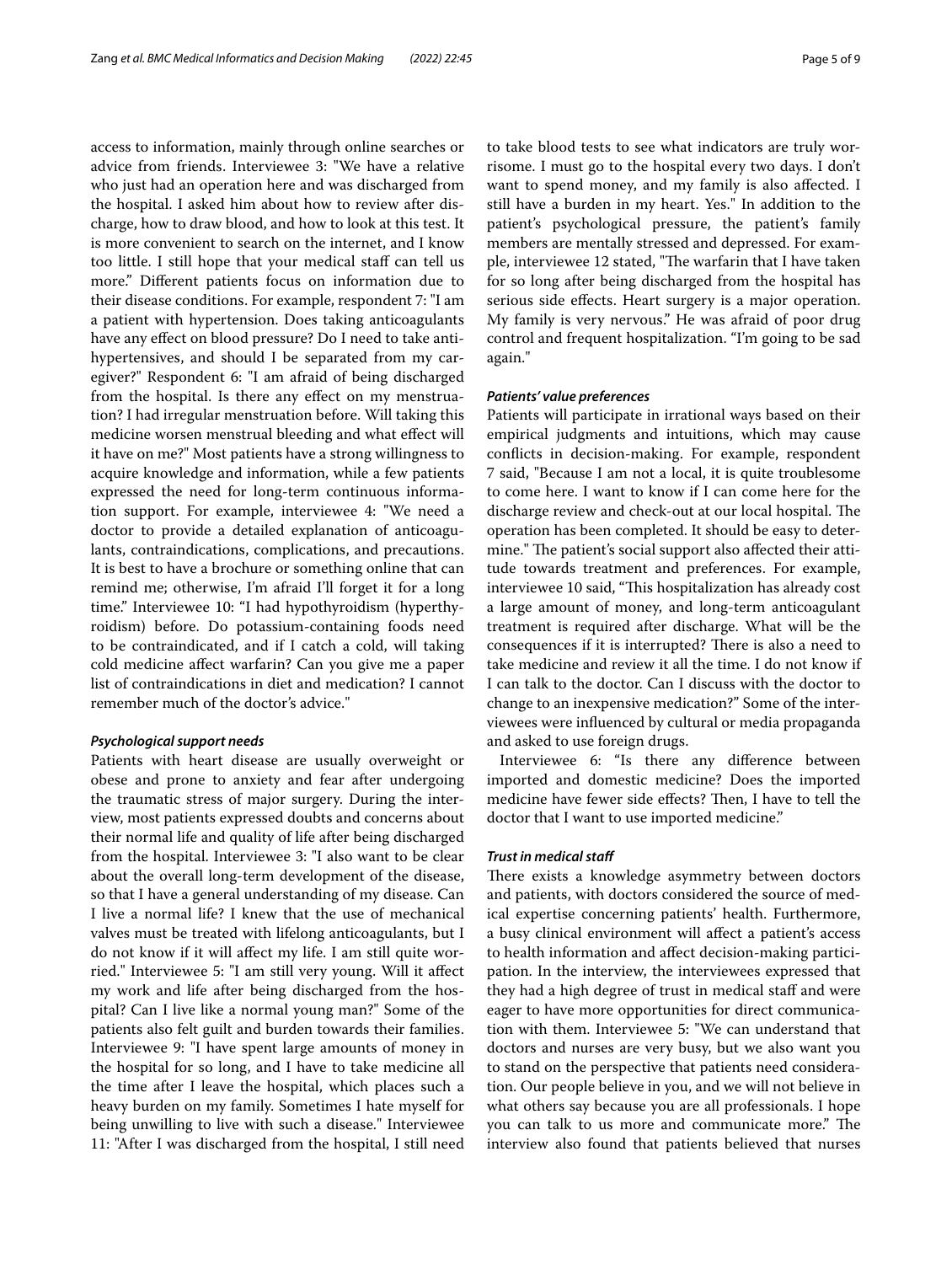could help them understand treatment-related information and prepare for decision-making and participation. For example, interviewee 6: "We have more opportunities to see nurses. Sometimes we ask nurses questions such as the precautions for taking medicine, how to review them, and nurses know a great deal."

### **The participation of family members is essential**

Family members are an important part of the patient's social support system and play a vital role in the treatment decision-making process. Family members are the main referees and negotiators in the decision-making process for patients. For example, interviewee 2 stated, "The psychological support of my wife and children during the entire hospitalization is one of my pillars. I have lived to make many decisions, except for listening to the doctor and discussing with my wife and children in the family." It was also found that the family members were the "spokespersons" of the patients. For example, respondent 8: "I am getting older and have a bad memory. Since I was hospitalized, my son has cared for me. The doctors spoke with him, and if I have any problems or discomfort, it is my son who will go to the doctor and come back and tell me." When the patient is too young or too old, family members sometimes become the main decision-makers. For example, respondent 3: "I am still young, only twenty years old. I was very panicked after such a major operation. During hospitalization, my parents were by my side to care for me. The operation and the specifc treatment were decided by my parents. After discharge from the hospital, I mainly listened to my parents for specifc long-term anticoagulant treatment, and my parents will decide for me how to check and take medicine." Interviewee 12: "I am old; how can I remember so many things? It's my son who remembers for me, how to take medicine, what needs my attention to, how to take blood for examination, and if there is any problem, he will decide."

## **Discussion**

To analyze the patients' willingness to participate in decision-making and related participation needs in the process of anticoagulant treatment for patients with valve replacement. Using phenomenological research methods, data were collected through semistructured interviews. Three major themes were identified from the data: strong willingness to participate but low actual participation, supportive needs, and family members' participation. The main results are discussed as follows:

1. Medical staff should use decision-making tools to meet the patients' needs for information.

Information is the basis of decision-making, and patients can only make rational decisions if they have sufficient and effective treatment information. The survey of the patients' needs for participation in this study found that patients with mechanical valve replacement lack knowledge, especially the precautions for anticoagulants and related complications. Qualitative research found that patients' information needs were diverse and that there is an abundant amount of available content, especially as regards disease-related information, anticoagulant medication risks, medication precautions, and review matters. In response to various information needs, medical staf should meet patients' information needs at an early stage and provide a corresponding basis for patients to analyze treatment information to facilitate practical choices. Studies have shown that during the decision-making process and patients' participation, willingness to acquire knowledge is signifcant, but the level of acquisition behavior is low [[22](#page-8-19)]. This study found that most patients obtain relevant treatment information through various sources, including internet searches and friendly advice. The challenge for patients with limited access to information is the ability to distinguish between true and false information, and uneven quality of information becomes prominent. A decision-making tool promotes patient participation in decision-making. Its role is to clarify the decisions, provide information about treatment results, and explain how personal values are combined with choices to help patients participate in their health care decisions [[23\]](#page-8-20). Presently, foreign decision-making aids for the cardiovascular specialty are gradually introduced into the clinic. A systematic review of the cardiovascular specialty showed that decision-making aids mainly included providing disease treatment information, analysis of the pros and cons of treatment options, and clarifcation of patient values [\[24\]](#page-8-21), aiming to help patients understand the pros and cons of treatment options and their impact on quality of life, as well as to guide patients to think, clarify value orientation, and make satisfactory decisions [[25\]](#page-8-22). Holbrook demonstrated that decision-making aids such as decision boards, decision manuals with audiotapes, or computer programs have signifcantly improved the patients' level of knowledge. Studies have shown that the higher the patient's knowledge level, the better the compliance with treatment [\[14\]](#page-8-11). Satisfying the needs of patients with valve replacement for anticoagulant knowledge and information is the primary prerequisite for promoting patient participation in decision-making. This suggests that medical staf should adopt high-quality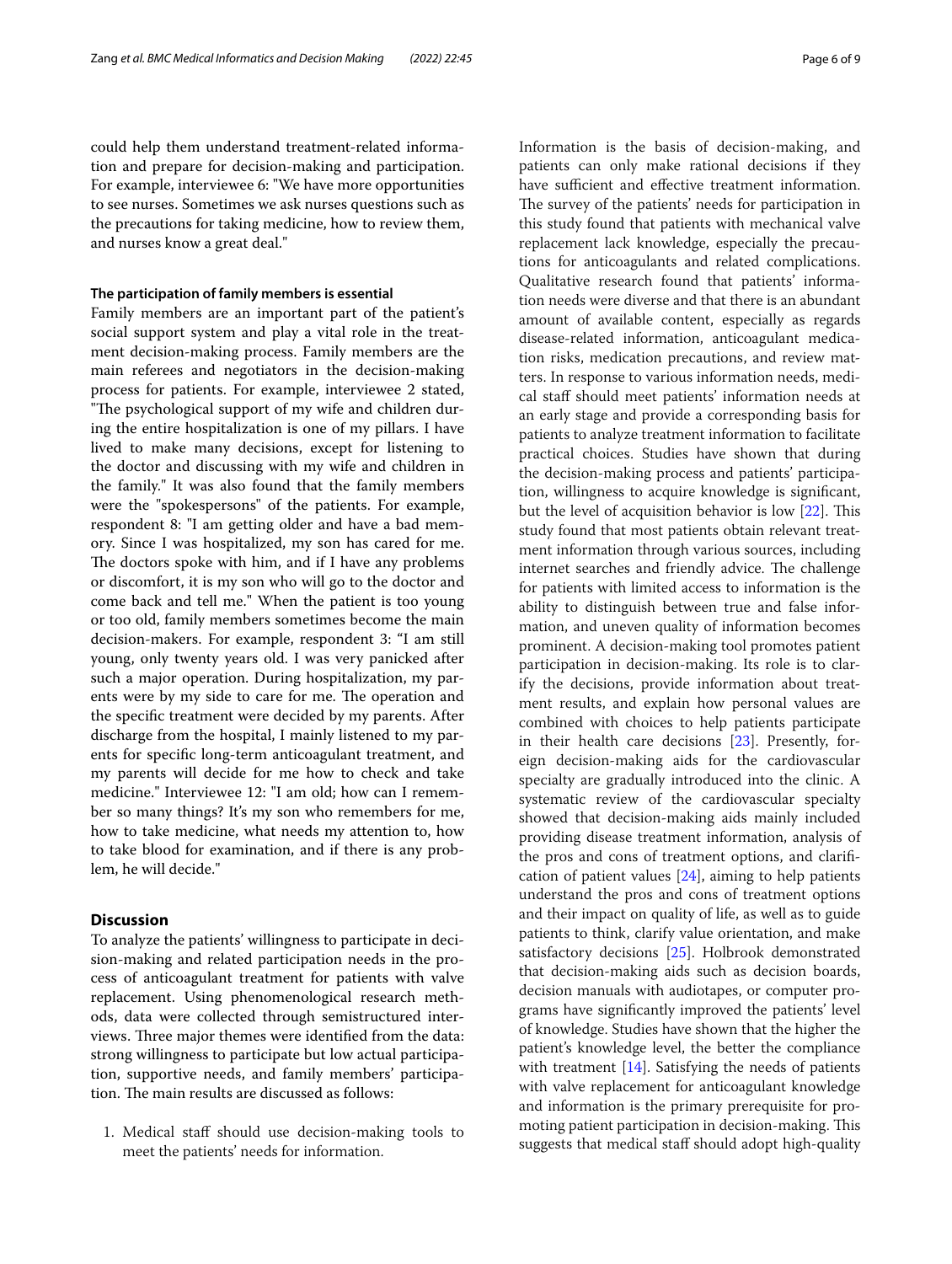decision-making aids, such as providing patient treatment information with the help of videos, manuals, decision-making guidelines, and networked channels, and provide targeted information support according to the patient's decision-making information needs and concerns. Additionally, the intent of the patient group to participate in decision-making was infuenced by the medical staf. We all need to change the previous concept of "everything is according to the doctor" create a healthy atmosphere for communication, and embrace the "patient-centered" medical model.

- 2. Nurses assist in information support and promote high-quality decision-making participation.
	- The busy environment of clinical practice makes it impossible for doctors to provide adequate information. In a study of decision-making assistance, Stacey proposed that nurses act as the personnel who provide positive and neutral guidance to patients during the decision-making process [\[26\]](#page-8-23). In this interview study, some patients said that clinical nurses had suffcient medical knowledge and were also a source of reliable treatment information. The study also found that some patients said they could adjust medication upon review. In the fnal analysis, they had insuffcient information about anticoagulation, and they could neither weigh the pros and cons nor make the right choice. Each patient has the right to know and the right to choose. Medical staf should respect the patient's values and preferences, guide patients to participate in the decision-making process, and meet their participation needs. Légaré [[27](#page-8-24)] applied the Ottawa decision support framework as a decision support theory, which mainly included three aspects: assessing the demand for decision support, providing decision support, and evaluating the outcome of decision-making, plus providing patient decisionmaking guidance and support through clinical consultation and decision-making aids. While meeting the patients' information needs in clinical practice, nurses should also improve patient education. When educating patients about anticoagulants, attention should be given to the precautions of drug use, such as the dietary precautions of warfarin and the drug-drug interactions. Nursing staff must use different communication skills to enhance the delivery of information to ensure that patients correctly understand relevant information and to eradicate patients' misconceptions. Nurses should also strengthen the interaction with patients and their families based on the Ottawa decision support framework theory, assess patient needs, provide patient participatory care, and assist patients in correctly understanding

treatment plans [[28\]](#page-8-25). Additionally, they should provide comprehensive consideration of patient preferences, requests, and needs, use auxiliary tools to provide targeted decision support, guide and assist patients in participating and choosing the best treatment and nursing measures, promote patients' participation in making high-quality, and achieve highquality medical care.

3. Focus on the emotional changes in the patient's decision-making process and provide psychological care. Heart valve replacement surgery and life-long anticoagulant therapy are major causes of stress, which can cause patients to produce an anxiety-based physiological stress response  $[29]$  $[29]$  $[29]$ . The interview determined that some patients were nervous and anxious when they were frst admitted to the hospital, especially for heart diseases, which are usually serious and require more attention. Studies have shown that patients often experience decision-making conficts while participating in treatment decision-making; they feel nervous and anxious, and sometimes there are delays in decision-making [\[30\]](#page-8-27). Patients with mechanical valve replacement must undergo lifelong anticoagulant therapy. When faced with many treatment options and weighing the pros and cons of the plan, most patients who do not have common medical knowledge will be at a loss, not knowing how to choose and worrying about the prognosis, resulting in negative emotions. Studies have shown that a poor emotional experience also severely afects patient compliance with treatment and physical symptoms and afects the treatment efect of the disease [[31](#page-8-28)]. There are many emotions in the treatment decisionmaking process for patients with valve replacement, and these emotions may have ramifcations such as in causing patients to avoid choices and delay decision-making. In this interview study, it was found that most patients had certain negative emotions. Most of them had hospitalization anxiety, were worried about the prognosis, and had heavy fnancial burdens that led to high mental pressure. Patients also often experience insomnia and decreased appetite. Clinical nurses inherently have the closest daily contact with patients and can promptly detect abnormalities. Therefore, while performing nursing operations, nurses should learn to identify the patient's bad mood, communicate with the patient promptly, and formulate appropriate intervention measures, including music therapy, diet intervention, and respiratory therapy, according to the patient's symptoms to alleviate the patient's tension and discomfort. Nurses should also have empathy, learn to listen to and understand patients, provide psychological encour-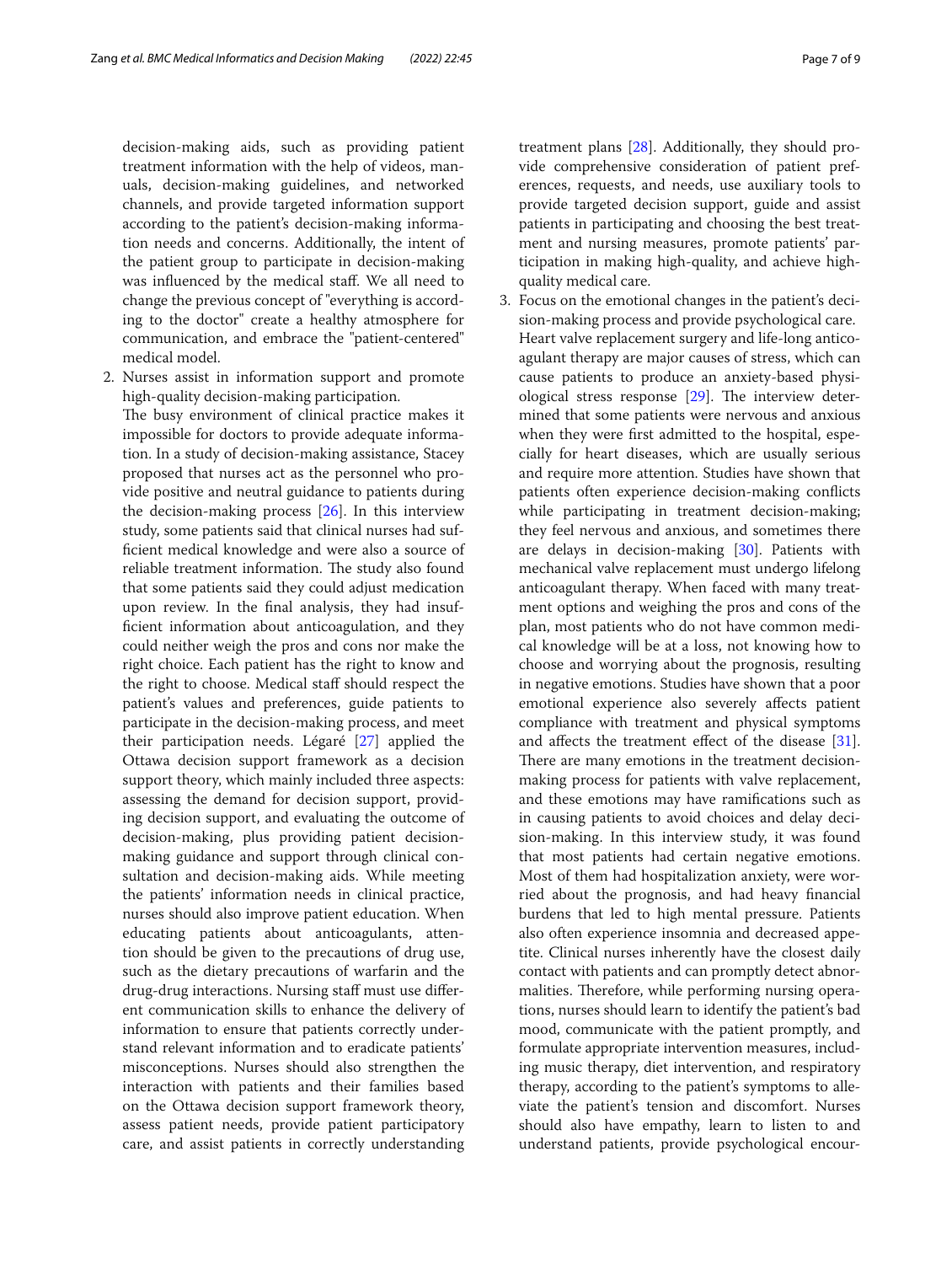agement and comfort, and improve their psychological state to reduce or eliminate patients' negative emotions.

4. Promoting the participation of family members and easing the pressure on patients during the decisionmaking process.

The patient's family is an intermediary between the patient and the doctor and always plays an important role in the entire process of the patient's treatment. Family members are important assistants in treatment decisionmaking. On the one hand, they can provide emotional, information, and respectful support  $[32]$  $[32]$ , which can reduce the patients' burden and their uncertainty in treatment [\[33](#page-8-30)]. On the other hand, as the patients' spokesperson, family members can uphold the patients' interests, provide valuable information and help the patient consult and treat related issues [\[34](#page-8-31)]. In qualitative research, it is found that family members often analyze decisions together with patients and sometimes even become the main decision-makers, making decisions on behalf of patients. In the interview, it was also found that the family members of the patients wanted to participate in the consultation on treatment because the treatment and rehabilitation of the patients also afected them, especially for patients who needed long-term anticoagulant therapy after mechanical valve replacement, longterm medication supervision, and INR. The participation of family members was essential for such patients. In the decision-making process, medical staff should first evaluate the patient's social support. A psychological survey of family members related to valve replacement surgery showed that family members have certain psychological disorders during the accompanying period, which can cause fatigue, poor sleep, fear, and other problems [\[35](#page-8-32)]. As an important social support system, the participation of family members is a positive efect that cannot be ignored by doctors and patients. The families express the need for emotional support. Chinese cultural beliefs could have infuenced families' emotions and concerns. In clinical nursing practice, families with special cultural beliefs have a great impact on their emotional responses and practical needs. This requires us to focus on the diversifed needs of patients, and family members should be given sufficient attention, especially to their psychological problems, with timely guidance and intervention when necessary.

## **Conclusion**

With the advancement of "patient-centered" health care, the promotion of patient participation in decisionmaking plays an increasingly important role in clinical practice, and "how to promote patient participation" has

become an urgent problem to be solved. The study found that patients with valve replacement need information and content during anticoagulant therapy, and patients need more social support and psychological nursing to improve their prognosis. Infuenced by traditional culture, it is still a long way to promote patients' decisionmaking participation in the future. This paper offers a direction for patients' decision-making participation based on the study results.

#### **Acknowledgements**

We would like to thank all the patients who participated in the study. And the authors thank XiaoMin Zhang who assisted with coordination of components of the research study.

#### **Authors' contributions**

YC and YZ conceived of and designed the study. SL and YZ collected and analyzed data, and then YZ drafted the manuscript. All authors read and approved the fnal manuscript.

#### **Funding**

Not applicable.

#### **Availability of data and materials**

The data that support the fndings of this study are available from third party name but restrictions apply to the availability of these data, which were used under license for the current study, and so are not publicly available. Data are however available from the authors upon reasonable request and with permission of third party name.

#### **Declarations**

#### **Ethics approval and consent to participate**

Ethics approval was obtained through Ethics Committee of Nanjing First Hospital. The hospital, affiliated to Nanjing Medical University, undertakes its own ethical review. The study was carried out in accordance with relevant guidelines and regulations. Participants provided written informed consent prior to being interviewed. The participants had the right to withdraw at any time without prejudice.

#### **Consent for publication**

Not applicable.

#### **Competing interests**

No competing interests exists at the time of submission of this manuscript.

#### **Author details**

<sup>1</sup>The Third School of Clinical Medicine, Nanjing Medical University, Qinhuai District, Nanjing City, Jiangsu Province, China. <sup>2</sup> Department of Cardiothoracic Surgery, Nanjing First Hospital, Nanjing Medical University, Qinhuai District, Nanjing City, Jiangsu Province, China. <sup>3</sup> Department of Nursing, Nanjing First Hospital, Nanjing Medical University, Qinhuai District, Nanjing City, Jiangsu Province, China.

#### Received: 15 September 2021 Accepted: 15 February 2022 Published online: 18 February 2022

#### **References**

- <span id="page-7-0"></span>1. Christensen TD, Skjøth F, Nielsen PB, Maegaard M, Grove EL, Larsen TB. Self-management of anticoagulant therapy in mechanical heart valve patients: a matched cohort study. Ann Thorac Surg. 2016;101(4):1494–9.
- <span id="page-7-1"></span>2. Li BX, Liu SD, Qi L, et al. Comparison of diferent bridging anticoagulation therapies used after mechanical heart valve replacement in Chinese patients—a prospective cohort study. J Cardiothorac Surg. 2020;15(1):40.